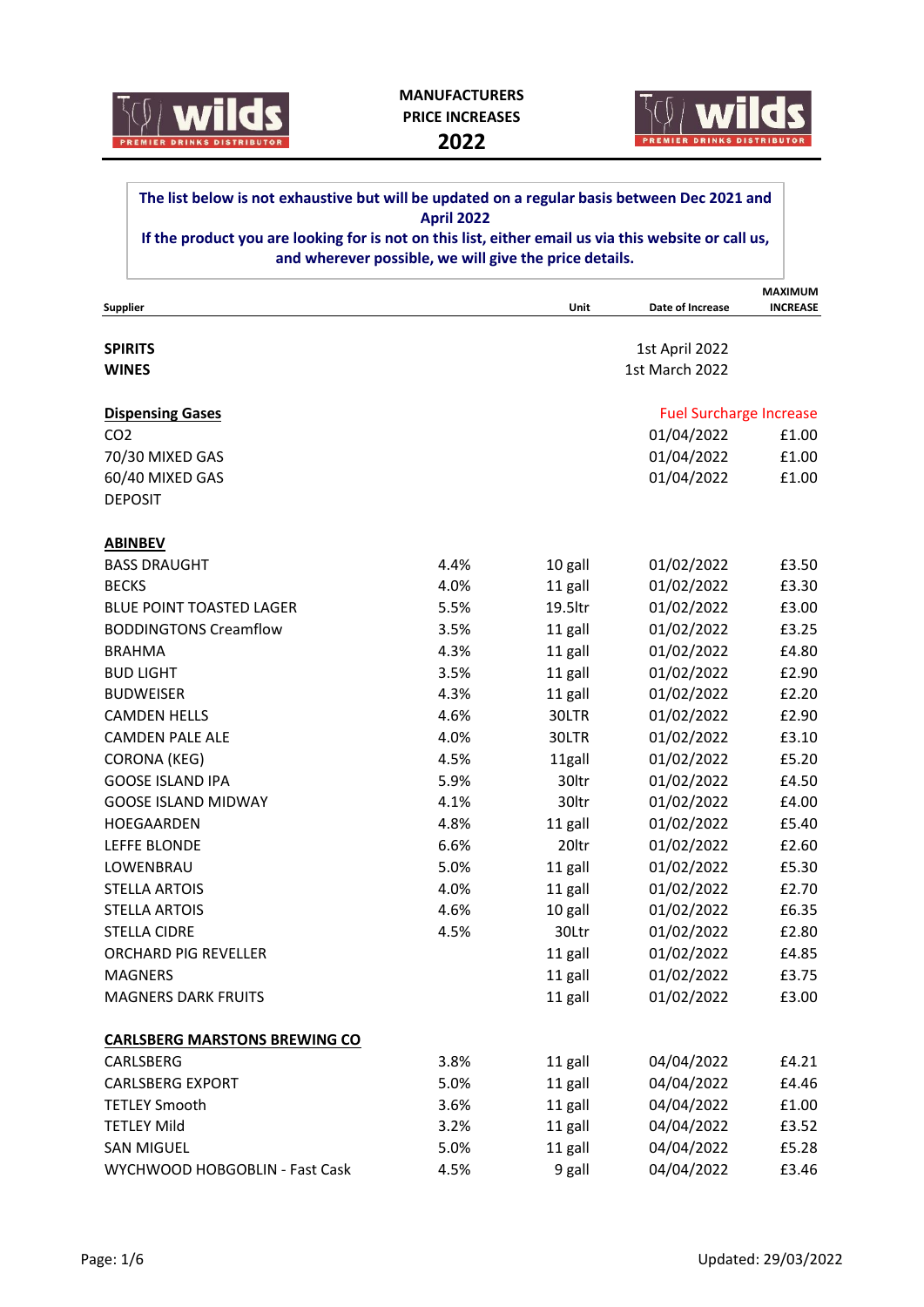|                                  | <b>MANUFACTURERS</b><br><b>PRICE INCREASES</b><br>2022 |         | <b>REMIER DRINKS DISTRIBUTOR</b> |        |  |
|----------------------------------|--------------------------------------------------------|---------|----------------------------------|--------|--|
| JENNINGS CUMBERLAND - Fast cask  | 4.0%                                                   | 9 gall  | 04/04/2022                       | £3.46  |  |
| <b>THWAITES WAINWRIGHT</b>       | 4.1%                                                   | 9 gall  | 04/04/2022                       | £4.46  |  |
| KALTENBERG                       | 4.1%                                                   | 11 gall | 04/04/2022                       | £10.32 |  |
| <b>WARSTEINER</b>                | 4.8%                                                   | 11 gall | 04/04/2022                       | £5.52  |  |
| <b>THWAITES SMOOTH</b>           | 3.4%                                                   | 11 gall | 04/04/2022                       | £6.60  |  |
| <b>KINGSTON PRESS</b>            | 4.7%                                                   | 11 gall | 04/04/2022                       | £4.23  |  |
| SHIPYARD APA                     | 4.5%                                                   | 30ltr   | 04/04/2022                       | £3.11  |  |
| <b>ESTRELLA DAMM</b>             | 4.6%                                                   | 11 gall | 04/04/2022                       | £10.33 |  |
| <b>KIRIN ICHIBAN</b>             | 5.0%                                                   | 11 gall | 04/04/2022                       | £14.81 |  |
| <b>Draught Master System</b>     |                                                        |         |                                  |        |  |
| <b>CARLSBERG PILSNER</b>         | 5.0%                                                   | 20Ltr   | 04/04/2022                       | £3.87  |  |
| <b>BROOKLYN LAGER</b>            | 5.2%                                                   | 20Ltr   | 04/04/2022                       | £3.42  |  |
| PORETTI3                         | 4.8%                                                   | 20Ltr   | 04/04/2022                       | £7.16  |  |
| PORETTI4                         | 5.5%                                                   | 20Ltr   | 04/04/2022                       | £2.11  |  |
| <b>SAN MIGUEL</b>                | 5.0%                                                   | 20Ltr   | 04/04/2022                       | £6.06  |  |
| SHEDHEAD                         | 4.6%                                                   | 20Ltr   | 04/04/2022                       | £7.16  |  |
| <b>HEINEKEN</b>                  |                                                        |         |                                  |        |  |
| AMSTEL                           | 4.1%                                                   | 11 gall | 06/02/2022                       | £5.96  |  |
| <b>BIRRA MORETTI - BLADE KEG</b> | 5.0%                                                   | 8ltr    | 06/02/2022                       | £1.41  |  |
| <b>BIRRA MORETTI - BREWLOCK</b>  | 5.0%                                                   | 20ltr   | 06/02/2022                       | £2.69  |  |
| <b>BIRRA MORETTI</b>             | 5.0%                                                   | 30ltr   | 06/02/2022                       | £3.98  |  |
| <b>BIRRA MORETTI</b>             | 5.0%                                                   | 50ltr   | 06/02/2022                       | £6.63  |  |
| <b>FOSTERS</b>                   | 4.0%                                                   | 11 gall | 06/02/2022                       | £5.14  |  |
| <b>FOSTERS</b>                   | 4.0%                                                   | 22 gall | 06/02/2022                       | £10.28 |  |
| <b>HEINEKEN</b>                  | 5.0%                                                   | 11 gall | 06/02/2022                       | £6.21  |  |
| <b>HEINEKEN - BREWLOCK</b>       | 5.0%                                                   | 20LTR   | 06/02/2022                       | £2.79  |  |
| <b>KRONENBOURG</b>               | 5.0%                                                   | 11 gall | 06/02/2022                       | £5.94  |  |
| JOHN SMITH'S Extra Smooth        | 3.8%                                                   | 11 gall | 06/02/2022                       | £4.74  |  |
| JOHN SMITH'S Extra Smooth        | 3.8%                                                   | 22 gall | 06/02/2022                       | £9.47  |  |
| <b>LAGUNITAS DAYTIME</b>         | 4.0%                                                   | 30ltr   | 06/02/2022                       | £4.53  |  |
| <b>LAGUNITAS IPA</b>             | 5.5%                                                   | 30ltr   | 06/02/2022                       | £4.38  |  |
| MALTSMITHS AMERICAN IPA          | 4.6%                                                   | 30ltr   | 06/02/2022                       | £3.93  |  |
| <b>RED STRIPE</b>                | 4.7%                                                   | 11gall  | 06/02/2022                       | £6.01  |  |
| <b>STRONGBOW</b>                 | 4.5%                                                   | 11 gall | 06/02/2022                       | £5.85  |  |
| STRONGBOW DARK FRUITS**          | 4.0%                                                   | 11gall  | 06/02/2022                       | £6.19  |  |
| STRONGBOW CLOUDY APPLE           | 4.5%                                                   | 30ltr   | 06/02/2022                       | £2.93  |  |
| OLD MOUT BERR & CHERRIES (30LTR) | 4.0%                                                   | 30ltr   | 06/02/2022                       | £3.97  |  |
| <b>ORCHARD THIEVES</b>           | 4.5%                                                   | 30ltr   | 06/02/2022                       | £4.40  |  |
| <b>THEAKSTONS Best Bitter</b>    | 3.8%                                                   | 11 gall | 09/03/2022                       | £0.95  |  |
| <b>THEAKSTONS Mild</b>           | 3.5%                                                   | 11gall  | 09/03/2022                       | £1.20  |  |
| <b>THEAKSTONS Best Bitter</b>    | 3.8%                                                   | 9 gall  | 09/03/2022                       | £1.25  |  |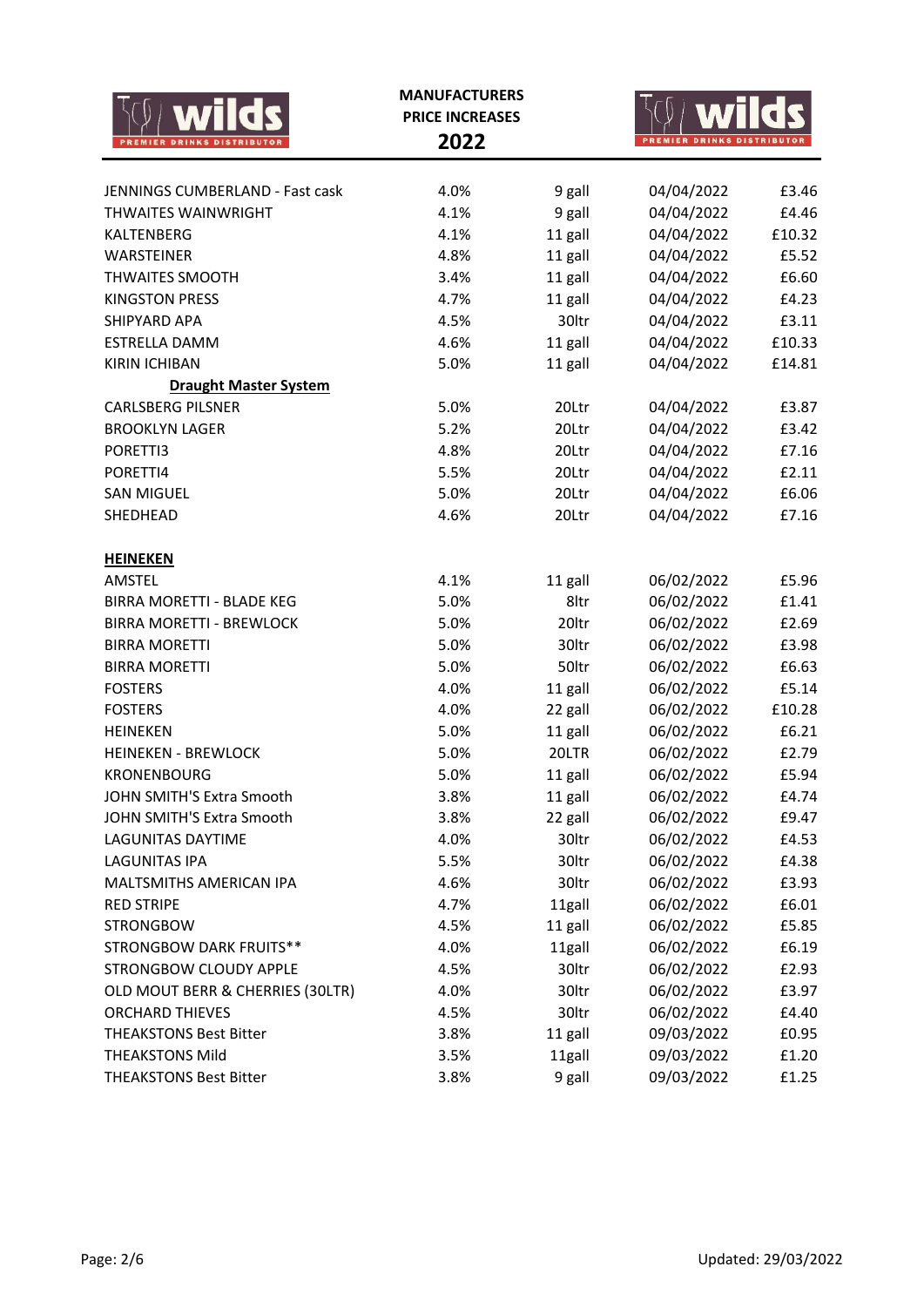| <b>MOLSON COORS</b>                                            |        |
|----------------------------------------------------------------|--------|
| CARLING<br>4.0%<br>11 gall<br>28/02/2022                       | £4.00  |
| CARLING<br>4.0%<br>22 gall<br>28/02/2022                       | £8.00  |
| 11 gall<br><b>COORS LIGHT</b><br>4.5%<br>28/02/2022            | £5.00  |
| 11 gall<br><b>PRAVHA</b><br>4.0%<br>28/02/2022                 | £7.00  |
| 11 gall<br><b>MADRI</b><br>4.6%<br>28/02/2022                  | £7.00  |
| 11 gall<br>28/02/2022<br>CAFFREY'S<br>3.8%                     | £4.00  |
| 28/02/2022<br><b>WORTHINGTONS Creamflow</b><br>3.6%<br>11 gall | £4.00  |
| <b>COBRA</b><br>5.0%<br>11 gall<br>28/02/2022                  | £4.25  |
|                                                                |        |
| <b>SUFFOLK CYDER</b><br>5.5%<br>11 gall<br>28/02/2022          | £7.00  |
| REKORDERLIG - STRAW/LIME<br>30Ltr<br>28/02/2022                | £0.00  |
| <b>ASAHI</b>                                                   |        |
| <b>PERONI</b><br>5.1%<br>01/03/2022<br>11 gall                 | £6.29  |
| 11 gall<br><b>ASAHI</b><br>01/03/2022                          | £5.66  |
| 11 gall<br><b>KOZEL</b><br>01/03/2022                          | £4.33  |
| <b>GROLSCH</b><br>11 gall<br>01/03/2022                        | £3.52  |
| 11 gall<br>01/03/2022<br>MEANTIME LONDON IPA<br>4.3%           | £0.00  |
| 01/03/2022<br>MEANTIME ANYTIME IPA<br>4.7%<br>30Ltr            | £0.00  |
| 30Ltr<br>01/03/2022<br>PILSNER URQUELL                         | £2.93  |
| <b>TIMOTHY TAYLOR</b>                                          |        |
| <b>TAYLORS LANDLORD</b><br>4.3%<br>28/02/2022<br>9 gall        | £4.40  |
| 28/02/2022<br><b>TAYLORS LANDLORD</b><br>4.3%<br>18 gall       | £8.15  |
| 28/02/2022<br><b>TAYLORS BOLT MAKER</b><br>4.0%<br>9 gall      | £3.85  |
| 28/02/2022<br><b>TAYLORS GOLDEN BEST</b><br>9 gall<br>3.5%     | £3.55  |
| 28/02/2022<br>TAYLORS KNOWLE SPRING BLONDE<br>4.2%<br>9 gall   | £3.85  |
|                                                                |        |
| <b>WESTONS CIDER</b>                                           |        |
| <b>STOWFORD PRESS</b><br>4.5%<br>11 gall<br>01/04/2022         | £2.70  |
| 5.0%<br>11 gall<br>01/04/2022<br><b>MORTIMERS CIDER</b>        | £3.00  |
| <b>THATCHERS CIDER</b>                                         |        |
| <b>THATCHERS GOLD</b><br>11 gall<br>4.8%<br>07/02/2022         | £6.79  |
| <b>THATCHERS HAZE</b><br>4.5%<br>11 gall<br>07/02/2022         | £6.97  |
| <b>MOORHOUSES</b>                                              |        |
| 4.1%<br>PRIDE OF PENDLE<br>9 gall                              |        |
| <b>BLOND WITCH</b><br>4.5%<br>9 gall                           |        |
| 9 gall<br><b>PREMIER BITTER</b><br>3.7%                        |        |
| WHITE WITCH<br>9 gall<br>3.9%                                  |        |
| <b>BLACK SHEEP</b>                                             |        |
| 9 gall<br><b>BLACK SHEEP BITTER</b><br>3.8%<br>01/03/2022      | £5.24  |
| 18gall<br>01/03/2022<br><b>BLACK SHEEP BITTER</b><br>3.8%      | £10.35 |
| 01/03/2022<br>B/S BITTER (KEG)<br>3.8%<br>11 gall              | £6.13  |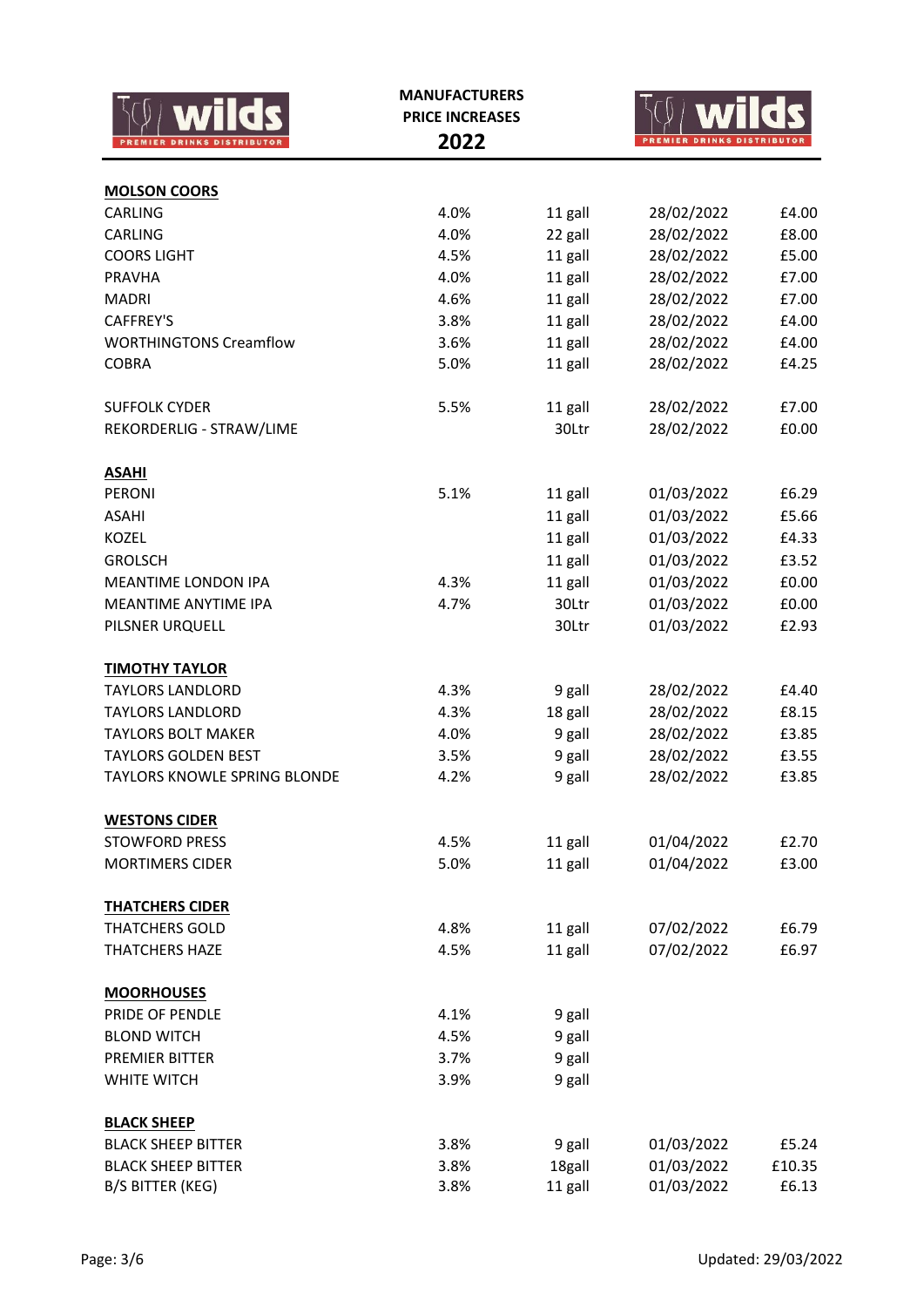|                         | <b>MANUFACTURERS</b><br><b>PRICE INCREASES</b><br>2022 |            |             |       |  |
|-------------------------|--------------------------------------------------------|------------|-------------|-------|--|
| <b>BUDWEISER BUDVAR</b> |                                                        |            |             |       |  |
| <b>BUDWEISER BUDVAR</b> | 5.0%                                                   | 11 gall    | 03/01/2022  | £6.00 |  |
| <b>DIAGEO</b>           |                                                        |            |             |       |  |
| <b>GUINNESS</b>         | 4.1%                                                   | 11 gall    | 14/02/2022  | £5.15 |  |
| <b>GUINNESS</b>         | 4.1%                                                   | 30LTR      | 14/02/2022  | £3.10 |  |
| Packaged                |                                                        |            |             |       |  |
| <b>Becks</b>            | 4.8%                                                   | 275ml x 24 | 01/02/2022  | £0.50 |  |
| <b>Budweiser</b>        | 4.5%                                                   | 330ml x 24 | 01/02/2022  | £0.80 |  |
| Corona                  | 4.6%                                                   | 330ml x 24 | 01/02/2022  | £0.90 |  |
| Modelo Especial         | 4.5%                                                   | 355ml x 24 | 01/02/2022  | £1.20 |  |
| Pacifico Clara          | 4.5%                                                   | 355ml x 24 | 01/02/2022  | £1.20 |  |
| Stella Artois           | 5.0%                                                   | 330ml x 24 | 01/02/2022  | £0.46 |  |
| Mahou                   | 5.5%                                                   | 330ml x 24 | est Mar/Apr |       |  |
| Amstel Bier             | 4.1%                                                   | 300ml x 24 | 06/02/2022  | £0.44 |  |
| <b>Birra Moretti</b>    | 4.6%                                                   | 330ml x 24 | 06/02/2022  | £0.71 |  |
| Desperados              | 5.9%                                                   | 330ml x 24 | 06/02/2022  | £0.44 |  |
| Heineken                | 5.0%                                                   | 330ml x 24 | 06/02/2022  | £0.47 |  |
| Heineken                | 0.0%                                                   | 330ml x 24 | 06/02/2022  | £0.56 |  |
| Kronenbourg             | 5.0%                                                   | 300ml x 24 | 06/02/2022  | £0.53 |  |
| Sol                     | 4.5%                                                   | 330ml x 24 | 06/02/2022  | £0.48 |  |
| <b>Tiger Beer</b>       | 5.0%                                                   | 330ml x 24 | 06/02/2022  | £0.54 |  |
| Cobra                   | 4.5%                                                   | 330ml x 24 | 28/02/2022  | £0.60 |  |
| Cobra                   | 4.5%                                                   | 660ml x 12 | 28/02/2022  | £0.60 |  |
| Coors Light             | 4.5%                                                   | 330ml x 24 | 28/02/2022  | £1.00 |  |
| Staropramen             | 5.0%                                                   | 330ml x 24 | 28/02/2022  | £0.65 |  |
| Carlsberg               | 3.8%                                                   | 330ml x 24 | est Mar/Apr |       |  |
| San Miguel              | 5.0%                                                   | 330ml x 24 | est Mar/Apr |       |  |
| <b>Budweiser Budvar</b> | 5.0%                                                   | 330ml x 24 | 03/01/2022  | £1.10 |  |
| <b>Budweiser Budvar</b> | 5.0%                                                   | 500ml x 20 | 03/01/2022  | £1.00 |  |
| Estrella Damm           | 4.6%                                                   | 330ml x 24 | 21/01/2022  | £1.08 |  |
| Peroni Nastro Azzuro    | 5.2%                                                   | 330ml x 24 | 01/03/2022  | £0.95 |  |
| Asahi                   |                                                        | 330ml x 24 | 01/03/2022  | £0.88 |  |
| <b>Cans</b>             |                                                        |            |             |       |  |
| <b>Guinness Surger</b>  | 4.1%                                                   | 520ml x 24 | 14/02/2022  | £1.75 |  |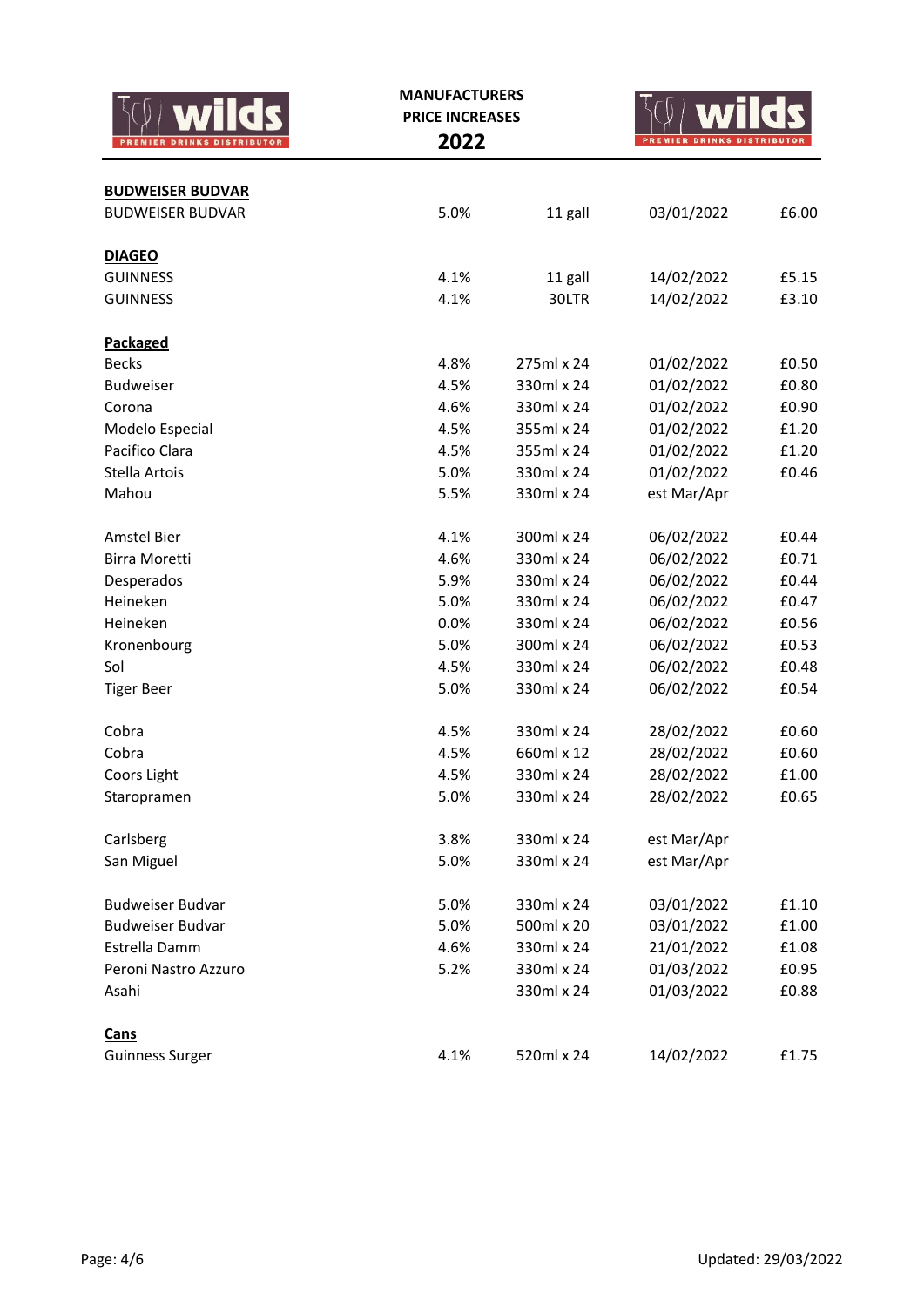|                                                  | <b>MANUFACTURERS</b><br><b>PRICE INCREASES</b> |                          |                          |                  |
|--------------------------------------------------|------------------------------------------------|--------------------------|--------------------------|------------------|
|                                                  | 2022                                           |                          | <b>DRINKS</b>            | <b>DISTRIBUT</b> |
|                                                  |                                                |                          |                          |                  |
| <b>Bottled Ciders</b><br><b>Bulmers Original</b> | 4.5%                                           | 500ml x 12               | 06/02/2022               | £0.38            |
| <b>Bulmers Red Berries &amp; Lime</b>            | 4.0%                                           | 500ml x 12               | 06/02/2022               | £0.41            |
| Old Mout Cider (all flavours)                    | 4.0%                                           | 500ml x 12               | 06/02/2022               | £0.43            |
| Woodpecker                                       | 3.5%                                           | 275ml x 24               | 06/02/2022               | £0.43            |
| Magners - Apple                                  |                                                | 568ml x 12               | 01/02/2022               | £0.60            |
| Kopparberg - flavours                            |                                                | 500ml x 15               | 01/02/2022               | £0.80            |
| Stella Cidre (Apple)                             | 4.5%                                           | 500ml x 12               | 01/02/2022               | £0.80            |
| Rekorderlig - Apple                              |                                                | 500ml x 15               | 28/02/2022               | £0.55            |
| Rekorderlig - flavours                           |                                                | 500ml x 15               | 28/02/2022               | £0.55            |
| Aspalls Suffolk Dr                               | 5.5%                                           | 500ml x 12               | 28/02/2022               | £0.85            |
| <b>Thatchers traditional bottled ciders</b>      |                                                |                          |                          |                  |
| <b>Thatchers Gold</b>                            | 4.8%                                           | 500ml x 6                | 07/02/2022               | £0.78            |
| <b>Thatchers Vintage</b>                         | 7.4%                                           | 500ml x 6                | 07/02/2022               | £0.12            |
| <b>Thatchers Old Rascal</b>                      | 4.5%                                           | 500ml x 6                | 07/02/2022               | $-E0.26$         |
| Thatchers Katy                                   | 7.4%                                           | 500ml x 6                | 07/02/2022               | £1.34            |
| <b>Traditional bottled UK beers</b>              |                                                |                          |                          |                  |
| <b>Black Sheep Ale</b>                           | 4.4%                                           | 500ml x 8                | 01/03/2022               | £0.87            |
| Greene King Abbot                                | 5.0%                                           | 500ml x 12               |                          |                  |
| Morlands Old Speckled Hen                        | 5.2%                                           | 500ml x 12               |                          |                  |
| Tim Taylors Landlord                             | 4.1%                                           | 500ml x 8                | 28/02/2022               | £0.45            |
| <b>Reduced Alcohol Beers</b>                     |                                                |                          |                          |                  |
| <b>Becks Blue</b>                                | 0.0%                                           | 275ml x 24               | 01/02/2022               | £0.80            |
| Cobra Alcohol Free                               | 0.0%                                           | 330ml x 12               | 28/02/2022               | £0.65            |
| <b>Other bottled beers</b>                       |                                                |                          |                          |                  |
| Newcastle Brown Ale                              | 4.7%                                           | 550ml x 12               | 06/02/2022               | £0.30            |
| BIB                                              |                                                |                          |                          |                  |
| Coca Cola                                        |                                                | 7 litre (5.4:1)          | 13/01/2022               | £3.00            |
| Diet Coke / Coke Zero                            |                                                | 7 litre (5.4:1)          | 13/01/2022               | £3.00            |
| Schweppes Lemonade                               |                                                | 7 litre (7.5:1)          | 13/01/2022               | £3.25            |
| Pepsi                                            |                                                | 7 litre (5:1)            | 10/01/2022               | £2.50            |
| Diet Pepsi / Pepsi Max / Tango                   |                                                | 7 litre (5:1)            | 10/01/2022               | £2.50            |
| R Whites Lemonade                                |                                                | 7 litre (5:1)            | 10/01/2022               | £2.50            |
| <b>Britvic</b>                                   |                                                |                          |                          |                  |
| Britvic 55                                       |                                                | 275ml x 24<br>200ml x 24 | 10/01/2022               | £0.66            |
| <b>Britvic Juices</b>                            |                                                |                          | 10/01/2022               | £0.75            |
| <b>Britvic Mixers</b>                            |                                                | 200ml x 24<br>275ml x 24 | 10/01/2022               | £0.50<br>£0.90   |
| J20                                              |                                                | 200ml x 24               | 10/01/2022               | £0.20            |
| Pepsi / Diet Pepsi<br>Cordials                   |                                                | Ltrs x 12                | 10/01/2022<br>10/01/2022 | £0.90            |
|                                                  |                                                |                          |                          |                  |